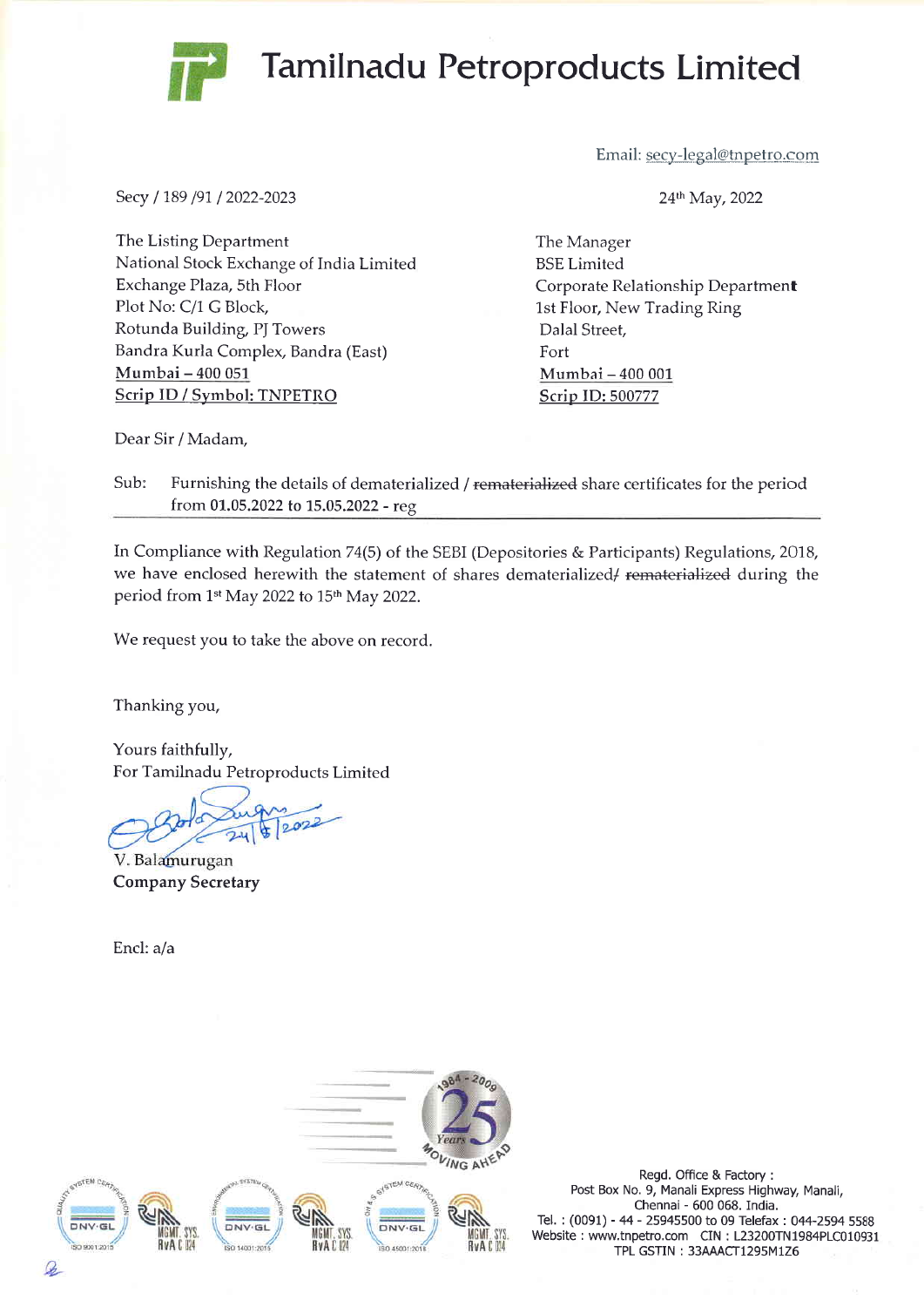|              |                |                   |                   |               |   | <b>TAMILNADU PETROPRODUCTS LTD</b> |                                                        |                                   |
|--------------|----------------|-------------------|-------------------|---------------|---|------------------------------------|--------------------------------------------------------|-----------------------------------|
|              |                |                   |                   |               |   |                                    | DEMAT CONFIRMAION REPORT FROM-01-05-2022 TO-15-05-2022 |                                   |
| <b>FOLIO</b> | <b>CERT NO</b> | DIST FROM         | DIST TO           | <b>SHARES</b> |   | TYPE CONF DATE NAME                |                                                        | <b>MODE</b>                       |
| 363497       | 156382         | 34863811          | 34863910          | 100           | А |                                    | 05-May-22 CHETNA C TRIKHA                              | <b>NSDL</b>                       |
| 363497       | 156383         | 34863911          | 34864010          | 100           | А |                                    | 05-May-22 CHETNA C TRIKHA                              | <b>NSDL</b>                       |
| 227796       | 410377         | 76570688          | 76570787          | 100           | Α |                                    | 05-May-22 NAMRATA MANOJ BAGHELA\KARMVEER RAJPAL        | <b>NSDL</b>                       |
| 363555       | 362677         | 71800988          | 71801087          | 100           | Α |                                    | 05-May-22 ANANTHA KRISHNAN SWAMIKULATHU\A GANGA        | <b>NSDL</b>                       |
| 191983       | 372193         |                   | 72752488 72752587 | 100           | A |                                    | 05-May-22 VIJAY M CHOKSI\BHARATI VIJAY CHOKSI          | <b>NSDL</b>                       |
| 363156       | 424247         |                   | 77957688 77957787 | 100           | А |                                    | 05-May-22 RAVI KRISHNAMOORTHY                          | <b>NSDL</b>                       |
| 363156       | 424248         | 77957788 77957887 |                   | 100           | A |                                    | 05-May-22 RAVI KRISHNAMOORTHY                          | <b>NSDL</b>                       |
| 59416        | 119005         | 40281010          | 40281509          | 500           | A |                                    | 06-May-22 MURALI SUBRAMANIA                            | <b>NSDL</b>                       |
| 194044       | 374419         |                   | 72975088 72975187 | 100           | Α |                                    | 10-May-22 SURESHCHANDRA C AYTHORA\PRAGATI S AYTHORA    | <b>NSDL</b>                       |
| 167085       | 327215         |                   | 68288090 68288114 | 25            | Α |                                    | 10-May-22 NEENA BHATIA\RAJ DEEP BHATIA                 | <b>NSDL</b>                       |
| 245403       | 428957         |                   | 78422588 78422687 | 100           | А |                                    | 10-May-22 THAVITAM SARASWATHI                          | <b>NSDL</b>                       |
| 216071       | 397942         | 75327188          | 75327287          | 100           | A |                                    | 10-May-22 KIRAN J MODI                                 | <b>NSDL</b>                       |
| 363559       | 65834          |                   | 25808211 25808310 | 100           | Α |                                    | 11-May-22 NITIN RASIKLAL VORA                          | <b>NSDL</b>                       |
| 363559       | 181938         | 39607610          | 39607709          | 100           | Α |                                    | 11-May-22 NITIN RASIKLAL VORA                          | <b>NSDL</b>                       |
| 363559       | 181939         |                   | 39607710 39607809 | 100           | A |                                    | 11-May-22 NITIN RASIKLAL VORA                          | <b>NSDL</b>                       |
| 363559       | 181940         | 39607810          | 39607909          | 100           | А |                                    | 11-May-22 NITIN RASIKLAL VORA                          | <b>NSDL</b>                       |
| 363559       | 260752         | 61528708          | 61528732          | 25            | A |                                    | 11-May-22 NITIN RASIKLAL VORA                          | <b>NSDL</b>                       |
| 363559       | 260753         | 61528733          | 61528807          | 75            | A |                                    | 11-May-22 NITIN RASIKLAL VORA                          | <b>NSDL</b>                       |
| 363533       | 427996         | 78326488          | 78326587          | 100           | Α |                                    | 11-May-22 RADHA NANDLAL TIWARI                         | NSDL                              |
| 139861       | 517000         |                   | 37238810 37238909 | 100           | Α |                                    | 11-May-22 POONAM LAKHMANI                              | <b>NSDL</b>                       |
| 139862       | 516999         | 23501911 23502010 |                   | 100           | А |                                    | 11-May-22 VIJAY KUMAR LAKHMANI                         | <b>NSDL</b>                       |
| 119627       | 106209         | 29935711          | 29935810          | 100           | А |                                    | 11-May-22 CHAMPAKLAL SHANTILAL SHAH                    | <b>NSDL</b>                       |
| 119627       | 275582         | 62845648          | 62845747          | 100           | A |                                    | 11-May-22 CHAMPAKLAL SHANTILAL SHAH                    | <b>NSDL</b>                       |
|              |                |                   |                   |               |   |                                    | NITINKUMAR HASMUKHLAL SHAH\BHARATKUMAR                 |                                   |
| 141241       | 24737          | 21565311          | 21565410          | 100           | Α |                                    | 11-May-22 HASMUKHLAL SHAH                              | <b>NSDL</b>                       |
|              |                |                   |                   |               |   |                                    | NITINKUMAR HASMUKHLAL SHAH\BHARATKUMAR                 |                                   |
| 141241       | 321518         | 67939103          | 67939202          | 100           | А |                                    | 11-May-22 HASMUKHLAL SHAH                              | <b>NSDL</b>                       |
| 329876       | 65129          | 25737711          | 25737810          | 100           | Α |                                    | 13-May-22 MEYYAPPAN L                                  | <b>NSDL</b>                       |
| 329876       | 351042         | 70637588          | 70637687          | 100           | Α |                                    | 13-May-22 MEYYAPPAN L                                  | <b>NSDL</b>                       |
| 184980       | 364738         | 72006988          | 72007087          | 100           | A |                                    | 5-May-22 RAJKUMAR ALWANI.                              | <b>CDSL</b>                       |
| 168653       | 347222         | 70255588          | 70255687          | 100           | Α |                                    | 5-May-22   A G MAHESHBABU                              | <b>CDSL</b>                       |
| 362795       | 347101         | 70243488          | 70243587          | 100           | Α |                                    | 5-May-22   A G MAHESHBABU                              | CDSL                              |
| 66557        | 136189         | 32720061          | 32720160          | 100           | А |                                    | 5-May-22 AKHILESH JAIN\NAMITA AGRAWAL                  | <b>CDSL</b>                       |
| 66557        | 317884         | 67620794          | 67620843          | 50            | Α |                                    | 5-May-22 AKHILESH JAIN\NAMITA AGRAWAL                  | <b>CDSL</b>                       |
|              |                |                   |                   |               |   |                                    | SUNITA RAJESH CHAUDHARY\RAJESH ANAND                   |                                   |
| 329483       | 70652          | 26298611          | 26298710          | 100           | A |                                    | 5-May-22 CHAUDHARY                                     | <b>CDSL</b>                       |
| 302804       | 4035           | 19408811          | 19408910          | 100           | А | $5-May-22$                         | BIMAL KUMAR AGARWAL                                    | CDSL                              |
|              |                |                   |                   |               |   |                                    | KOKILABEN MAHANDRABHAI                                 |                                   |
|              |                |                   |                   |               |   |                                    | 5-May-22   DIWAN\PARESHKUMAR MAHENDRAKUMAR DIWAN       |                                   |
| 363554       | 93422          | 28629411          | 28629510          | 100           | Α |                                    |                                                        | <b>CDSL</b>                       |
|              |                |                   |                   |               |   |                                    | KOKILABEN MAHANDRABHAI                                 |                                   |
|              |                |                   |                   |               |   |                                    |                                                        | <b>CDSL</b>                       |
| 317567       | 155401         |                   | 34762061 34762160 | 100           | Α |                                    | 5-May-22   DIWAN\PARESHKUMAR MAHENDRAKUMAR DIWAN       |                                   |
|              |                |                   |                   |               |   |                                    | BHAVIN SURESHBHAI AMIN\NAINESH SURESHBHAI              |                                   |
| 363553       | 439987         |                   | 79525588 79525687 | 100           | А |                                    | 5-May-22 AMIN\AMIN SULOCHANA BEN S                     | <b>CDSL</b>                       |
| 363535       | 86399          |                   | 27908511 27908610 | 100           | А |                                    | 6-May-22 SHARAD SAKHARAM GORE                          | <b>CDSL</b>                       |
| 49052        | 98626          |                   | 29158911 29159010 | 100           | А |                                    | 9-May-22 SURENDRAKUMAR NATHMALJI KANGTANI .            | <b>CDSL</b>                       |
| 49052        | 250079         |                   | 54283911 54284010 | 100           | А |                                    | 9-May-22 SURENDRAKUMAR NATHMALII KANGTANI .            | CDSL                              |
| 363536       | 165935         | 37939810          | 37939859          | 50            | А |                                    | 10-May-22 DAVID SHARON GNANAMUTHU                      | CDSL                              |
| 363536       | 165936         | 37939860 37939909 |                   | 50            | А |                                    | 10-May-22 DAVID SHARON GNANAMUTHU                      | <b>CDSL</b>                       |
| 363536       | 165937         | 37939910          | 37939959          | 50            | А |                                    | 10-May-22 DAVID SHARON GNANAMUTHU                      | <b>CDSL</b>                       |
| 363536       | 165938         |                   | 37939960 37940009 | 50            | А |                                    | 10-May-22 DAVID SHARON GNANAMUTHU                      | <b>CDSL</b>                       |
| 363536       | 165939         | 37940010          | 37940059          | 50            | А |                                    | 10-May-22 DAVID SHARON GNANAMUTHU                      | <b>CDSL</b>                       |
| 363536       | 165940         | 37940060          | 37940109          | 50            | Α |                                    | 10-May-22 DAVID SHARON GNANAMUTHU                      | <b>CDSL</b>                       |
| 363536       | 165941         |                   | 37940110 37940159 | 50            | А |                                    | 10-May-22 DAVID SHARON GNANAMUTHU                      | <b>CDSL</b>                       |
| 363536       | 165942         |                   | 37940160 37940209 | 50            | А |                                    | 10-May-22 DAVID SHARON GNANAMUTHU                      | CDSL                              |
| 363536       | 165943         |                   | 37940210 37940259 | 50            | Α |                                    | 10-May-22 DAVID SHARON GNANAMUTHU                      | CDSL                              |
| 363536       | 165944         |                   | 37940260 37940309 | 50            | А |                                    | 10-May-22 DAVID SHARON GNANAMUTHU                      | CDSL                              |
| 363536       | 165945         |                   | 37940310 37940359 | 50            | А |                                    | 10-May-22 DAVID SHARON GNANAMUTHU                      | CDSL                              |
| 363536       | 165946         |                   | 37940360 37940409 | 50            | Α |                                    | 10-May-22 DAVID SHARON GNANAMUTHU                      | CDSL                              |
| 363536       | 165947         |                   | 37940410 37940459 | 50            | A |                                    | 10-May-22 DAVID SHARON GNANAMUTHU                      | <b>CDSL</b>                       |
|              |                |                   |                   |               |   |                                    | NADU<br>CHENNA                                         | ROPRO<br><b>MANALI</b><br>600 068 |